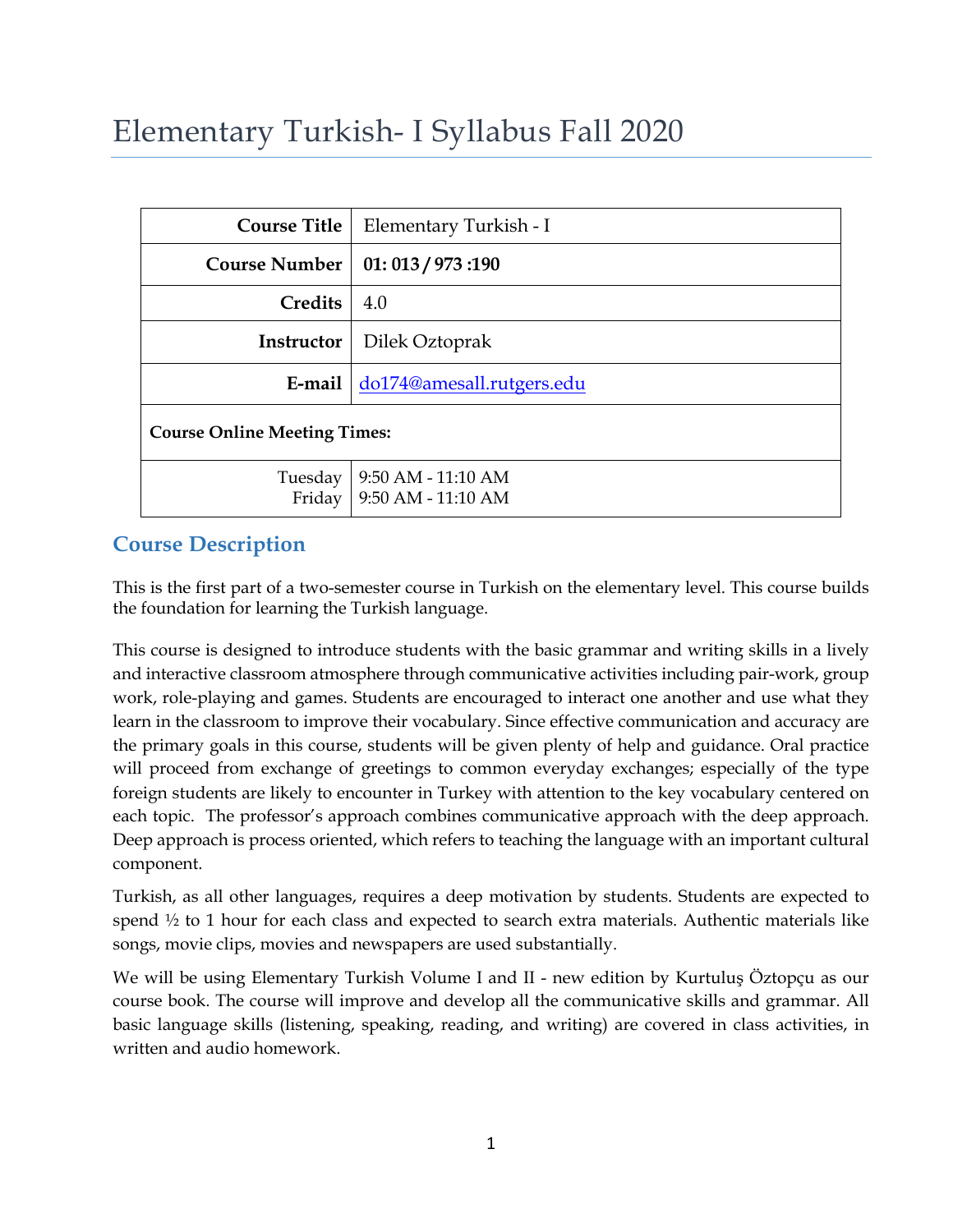# **Course Delivery**

Although this course is a hybrid course with 2 face-to-face sessions and 1 online session per week. Due to Covid-19 pandemic, this course will be taught as a synchronous online class. Synchronous online classes require students and the instructor to be online at the same time. Online class will be on Zoom platform. A weblink for the online classes will shared with students once the semester begins. Your homework, assignments, quizzes and handouts will be added to the course's Sakai page during the semester.

The instructor may choose to replace a virtual class meeting with online activities or assignments, which will allow students to complete the work on their own time within a specified timeframe. In such cases, students will be notified via class announcements in advance.

# **Minoring in Turkish:**

Students can choose Turkish as their minor. Students who want to minor in Turkish must take 4 Turkish language courses (14-16 credits). In addition, they must also take EITHER

- a. Two 300 level Turkish language courses (6 credits), OR
- b. 013:201: Crossroads: Classical Literatures of Africa, the Middle East and South Asia (3 credits), and either 013:203 Language and Society (3 credits), or 013:221 Introduction to the Literatures of the Middle East (3 credits)

To learn more about minoring Turkish, visit https://www.amesall.rutgers.edu/academics/undergraduate/minors#Turkish

# **Learning Objectives**

By the end of this one semester class, students will:

- be able to speak elementary level Turkish,
- be able to carry out basic conversations in daily life situations like shopping or asking for assistance, etc.
- develop listening, speaking, reading and writing skills in Turkish Language;
- have and use elementary level Turkish vocabulary range;
- construct knowledge of basic Turkish grammar;
- be familiar with the specific social aspects of the Turkish people and their culture;

#### **Prerequisites**

§ **None**

# **Required Textbooks/Materials**

Textbook: Elementary Turkish I&II – (new edition Author: Kurtulus Oztopcu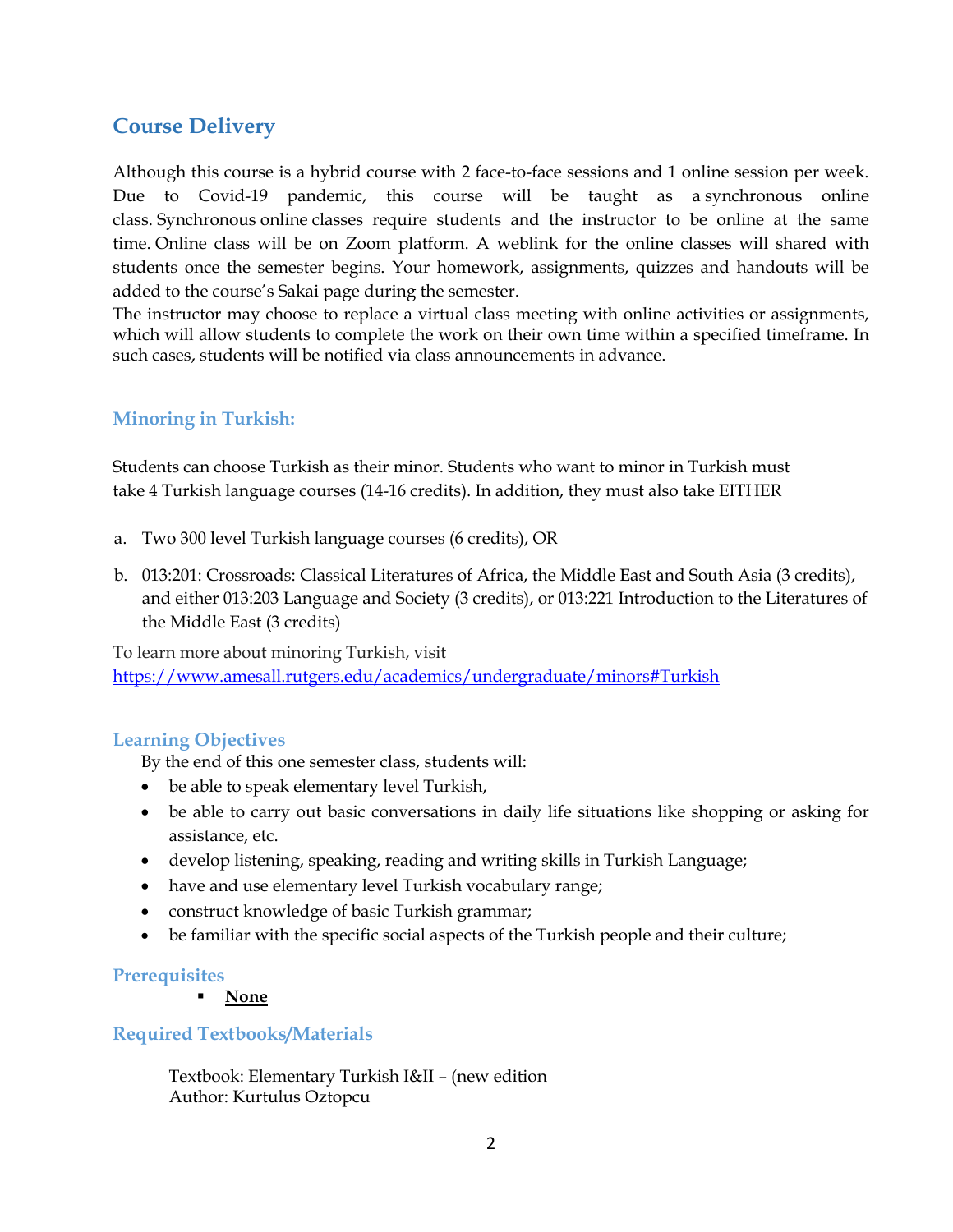#### ISBN: 978-975-7981-40-4

Available at www.elementaryturkish.com (Note: Publisher sells this textbook as a set, which includes Volume I, Volume II and two CDs.)

#### **Useful technology and online resources:**

Online Dictionary: **www.tureng.com www.seslisozluk.com** 

#### **Course Structure**

- a) Content is organized thematically, divided into a number of themes and language functions, such as greeting, locations, families, food, shopping, etc.
- b) Chapters from the textbook will be assigned to provide a basic framework for writing and comprehending the language.
- c) Video content: videos in the Turkish language will be provided for oral comprehension purposes. The students will be asked to view videos and then provide a summary (written and/or oral) in Turkish and/or English of the content viewed
- d) Audio content: links to online podcast, Turkish Teatime, which covers various conversational skills, will be provided. It will help improve your listening skills.
- e) Voice Recordings: You will prepare a 3-5 minutes voice recording on Voice Thread on Sakai at the end of every week. Each voice recording should include conversations and phrases that was learned in that week. This is to help you improve your conversation skills.

#### **Assignments and Grading Policies**

#### **Course Requirements and Grading**

| (Grade Definition Quality Points from Rutgers University Catalog) |                   |                     |                            |  |  |  |
|-------------------------------------------------------------------|-------------------|---------------------|----------------------------|--|--|--|
|                                                                   | $90-100 = A(4.0)$ | $85-89 = B + (3.5)$ | $80-84= B(3.0)$            |  |  |  |
| $75-79 = C + (2.5)$                                               |                   | $70-74 = C(2.0)$    | 60-69= D (1.0) below 60= F |  |  |  |

You will be graded on your performance in the following requirements:

- Attendance & class participation %10
- § Quizzes: %20
- § Homework and Assignments: %25
- § Midterm Exam: %20
- § Final Exam: %25
	- **Total: %100**

**Sakai:** Your homework assignments, quizzes and midterm exam grades will be added to the course's Sakai page during the semester. You should frequently follow your progress through Sakai.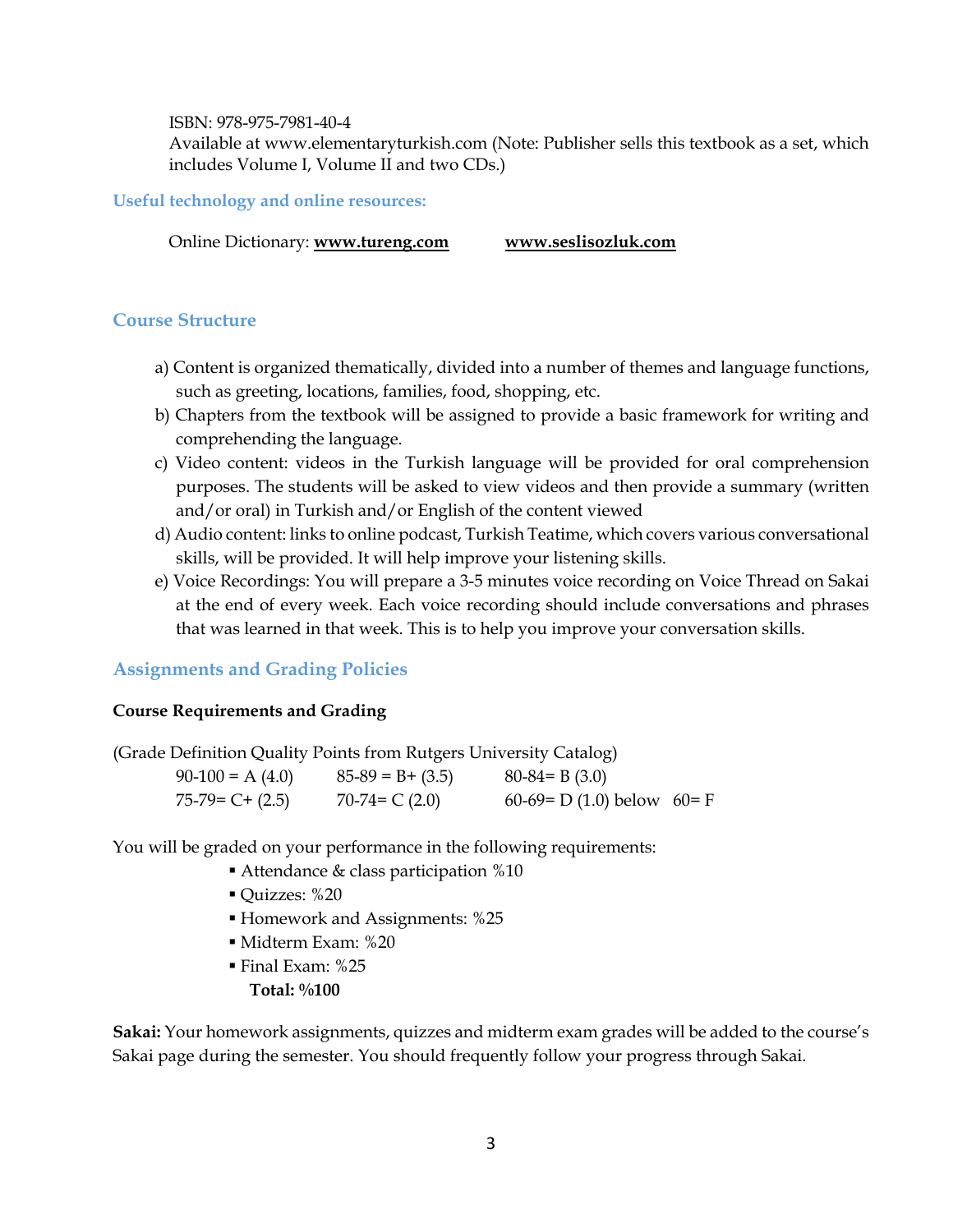**Class Participation**: Class participation constitutes a part of your grade and is essential for your improvement in learning Turkish. It is very important that you come to the class on time, be prepared and willing to participate actively.

**Attendance Policy:** Language learning requires greater participation during the class than most other subjects in the university curriculum. Students are expected to attend all classes; if you expect to miss one or two classes, please use the University absence reporting website https://sims.rutgers.edu/ssra/ to indicate the date and reason for your absence.

You are still responsible for any homework scheduled for the day/s you are absent. Exceptions will be made in extraordinary circumstances at the instructor's discretion. You are also expected to attend the class on time, as coming late will be highly disruptive to the flow of the course and to your peers. If you are ill or anticipate a problem to be absent from class, you are encouraged to work with another student to borrow their notes or have them fill you in on what you missed. If possible, please discuss with the instructor any classes you anticipate missing before any assignment is due. Incompletes are very strongly discouraged.

University attendance and religious holiday policies are at http://catalogs.rutgers.edu/generated/nb-ug\_current/pg1354.html

SAS attendance policy is at *http://sasundergrad.rutgers.edu/academics/courses/registration-and-coursepolicies/attendance-and-cancellation-of-class*

# **Midterm and Final Exams:**

Midterm and final exams will be held on campus to ensure academic integrity. The exams will consist of reading, listening/speaking, writing and grammar.

Midterm exam date: November 2, 2020 Final exam date: TBD Final exam dates and places are available at http://finalexams.rutgers.edu/

# **Academic Integrity Policy of Rutgers University**

Rutgers University regards violations include cheating, fabrication, plagiarism, denying others access to information or material, obtaining unfair advantage, and falsification of records and official documents as serious offenses against the values of intellectual honesty.

See the link here for details:

http://academicintegrity.rutgers.edu/academic-integrity-policy/

Since what counts as plagiarism is not always clear, I quote the definition given in Rutgers' policy:

Plagiarism: Plagiarism is the use of another person's words, ideas, or results without giving that person appropriate credit. To avoid plagiarism, every direct quotation must be identified by quotation marks or appropriate indentation and both direct quotation and paraphrasing must be cited properly according to the accepted format for the particular discipline or as required by the instructor in a course. Some common examples of plagiarism are: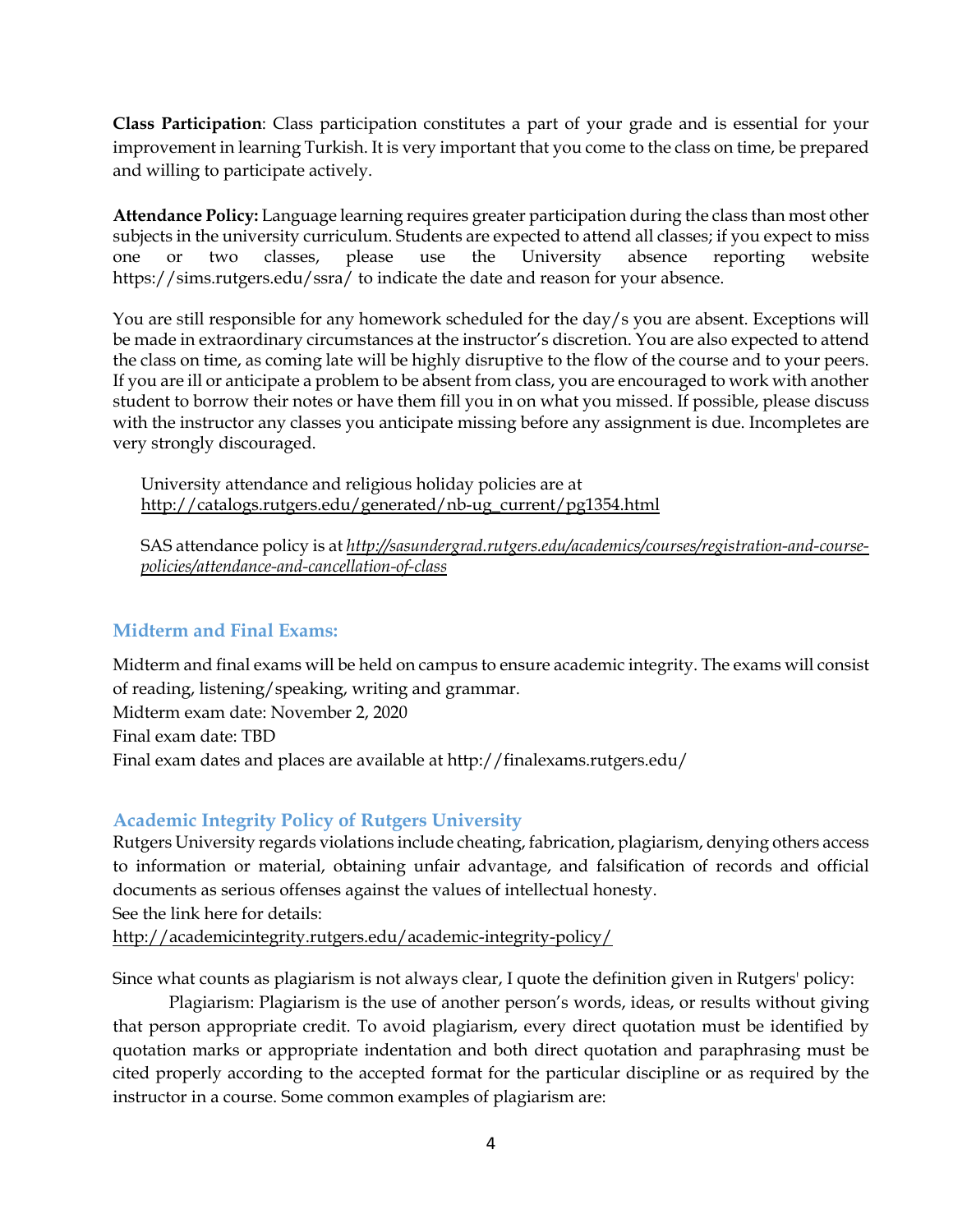• Copying word for word (i.e. quoting directly) from an oral, printed, or electronic source without proper attribution.

• Paraphrasing without proper attribution, i.e., presenting in one's own words another person's written words or ideas as if they were one's own.

• Submitting a purchased or downloaded term paper or other materials to satisfy a course requirement.

**• Incorporating into one's work graphs, drawings, photographs, diagrams, tables, spreadsheets, computer programs, or other non-textual material from other sources without proper attribution**

### **Student-Wellness Services:**

#### **Just In Case Web App:**

http://codu.co/cee05e

Access helpful mental health information and resources for yourself or a friend in a mental health crisis on your smartphone or tablet and easily contact CAPS or RUPD A**ccommodations for Students with Disabilities:** We recommend that all students with disabilities explore the support services and register with the OFFICE OF DISABILIT SERVICES at Rutgers University. Rutgers students with disabilities are protected by the Americans with

Disabilities Act (ADA) of 1990, the Americans with Disabilities Act Amendments of 2008, Section 504 of the Rehabilitation Act of 1973, Section 508 of the Rehabilitation Act of 1998, and the New Jersey Law Against Discrimination. Rutgers University is committed to ensuring this educational access and accommodations. For information and assistance, contact the OFFICE OF DISABILITY SERVICES at (**848) 445-6800 / Lucy Stone Hall, Suite A145, Livingston Campus, 54 Joyce Kilmer Avenue, Piscataway, NJ 08854 / https://ods.rutgers.edu/**

# **Violence Prevention & Victim Assistance (VPVA)**

# **(848) 932-1181 / 3 Bartlett Street, New Brunswick, NJ 08901 / www.vpva.rutgers.edu/**

The Office for Violence Prevention and Victim Assistance provides confidential crisis intervention, counseling and advocacy for victims of sexual and relationship violence and stalking to students, staff and faculty. To reach staff during office hours when the university is open or to reach an advocate after hours, call 848-932-1181.

**Counseling, ADAP & Psychiatric Services (CAPS) (848) 932-7884 / 17 Senior Street, New Brunswick, NJ 08901/ www.rhscaps.rutgers.edu/**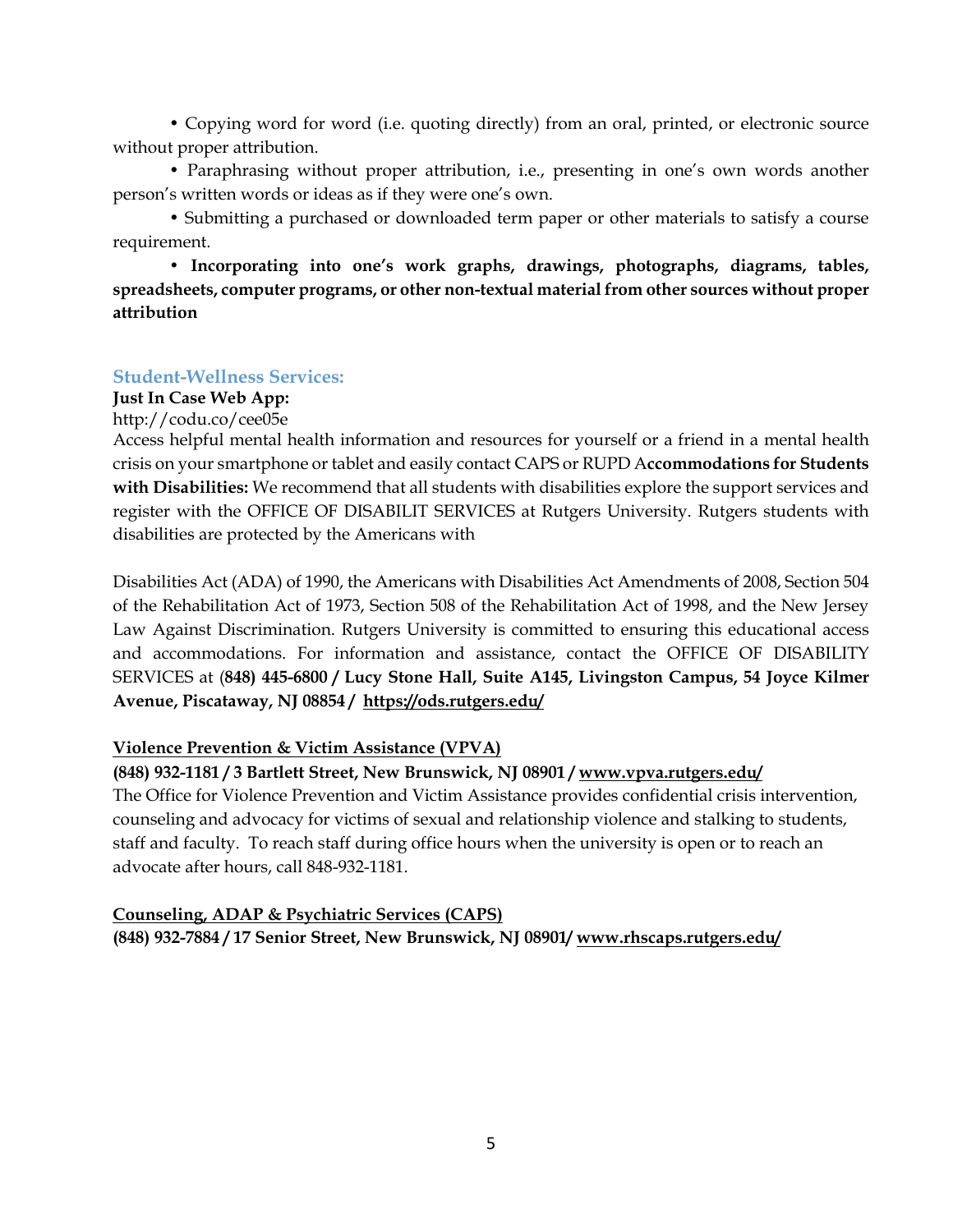# **Elementary Turkish I Course Outline – Fall 2020**

|                           | Topic and<br>Function                                                                               | <b>Content &amp; Grammar focus</b>                                                                                                                                              | <b>Course Materials</b>                                                                                                                                                        |
|---------------------------|-----------------------------------------------------------------------------------------------------|---------------------------------------------------------------------------------------------------------------------------------------------------------------------------------|--------------------------------------------------------------------------------------------------------------------------------------------------------------------------------|
| Week 1<br>9/3             | Alphabet and<br>pronunciation<br>Greeting                                                           | Vowel Harmony-1<br><b>Personal Pronouns</b><br>Verb to be (present tense)                                                                                                       | Video 1*: Turkish Alphabet<br>(Turkish lessons with Can)<br>" Video 2: Turkish Grammar: 4-<br>way Vowel Harmony                                                                |
| Week 2<br>$9/7 - 9/10$    | Farewells<br>Asking about health<br>and well-being<br>Thanking                                      | Demonstratives<br>Negation with değil<br>Negation of verb to be<br>The conjunctions ve, ile, ama                                                                                | " Video 1: Turkish Grammar: 4-<br>way Vowel Harmony<br>Video 2: Learn Turkish -<br>Greetings<br>" Turkish tea time: Lesson 102 -<br>Intro to Turkish<br>■ Voice recording** #1 |
| Week 3<br>$9/14 - 9/17$   | Introducing oneself<br>and other people                                                             | Vowel Harmony-2<br>Plurals of nouns<br>Forming questions                                                                                                                        | Video 1: Lesson 2: Introduce<br>yourself (Turkish lessons with<br>Can)<br>" Video 2: Turkish Grammar:<br>Personal Pronoun<br>■ Voice recording #2                              |
| Week 4<br>$9/21 - 9/24$   | Asking for and<br>giving personal<br>information<br>Yes/ No questions<br><b>Expressing location</b> | Turkish Grammar: Affirmative<br><b>Statements in the Present Tense</b><br>Using the Verb 'to be'<br>Yes/ No questions with the<br>present tense verb to be<br>The locative case | Video 1: Turkish Grammar:<br>Locative case<br>" Turkish Tea Time***: Lesson<br>11: Can you repeat<br>■ Voice recording #3                                                      |
| Week 5<br>$9/28 - 10/1$   | Nationalities<br><b>Asking Directions</b>                                                           | Long consonants<br>The derivative suffixes -lı - Siz<br>The genitive case                                                                                                       | " Video 1: Turkish Grammar:<br>Genitive Case (of)<br>■ Voice recording #4                                                                                                      |
| Week 6<br>$10/5 - 10/8$   | Nationalities<br>Asking people<br>where they are<br>from                                            | The genitive case<br>Consonant alternations: p,ç,t,k<br>The interrogative pronoun kimin                                                                                         | " Video 1: Turkish Grammar:<br><b>Consonant Alternation</b><br>■ Voice recording #5                                                                                            |
| Week 7<br>$10/12 - 10/15$ | Cities and<br>Countries<br>Color                                                                    | Possessive suffixes<br>The particle da<br>The infinitive                                                                                                                        | Video 1: Turkish Grammar:<br>Possessives suffixes<br>■ Voice recording #6                                                                                                      |
| Week 8<br>$10/19 - 10/22$ | Asking and<br>describing about<br>activities                                                        | Turkish Grammar: Affirmative<br>Present Progressive (-Iyor) tense<br>Finite verbs                                                                                               | Video 1: Turkish Grammar:<br>Affirmative Statement in the<br>Pres. Prog. Tense<br>■ Voice recording #7                                                                         |

# *Note: Check the weekly Sakai pages for updates and due dates*